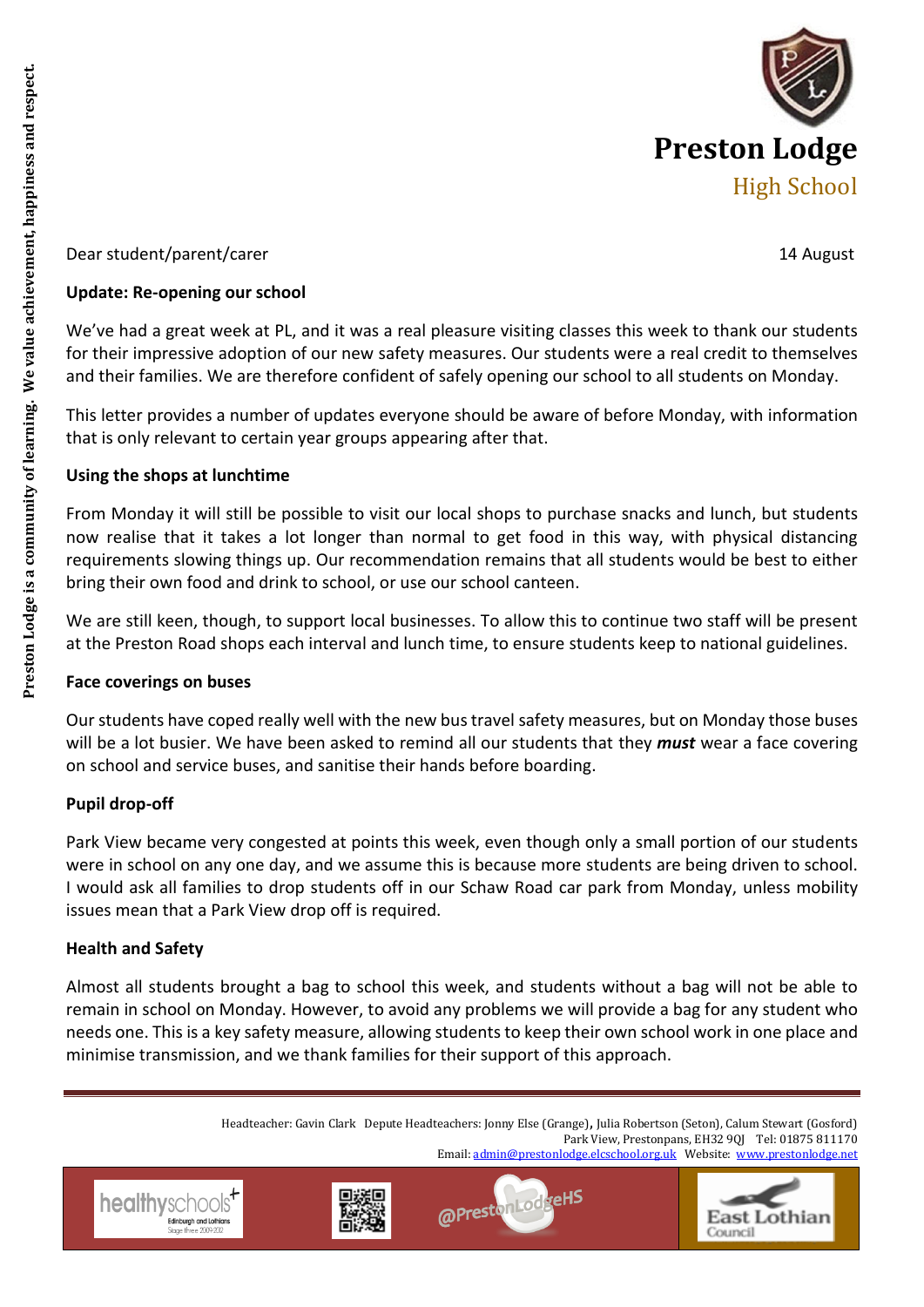A reminder to all students that the Home Economics door must not be used at the moment. National guidelines require us to minimise our use of doors, so all students must enter and exit the building through either the main door or the Maths side door out into the bus parking area.

You may have noticed that student access to water hit the news headlines this week. Although we had followed guidelines and indicated that our water fountains would not be operating this week, in fact, they were. On Monday we will advise all students that the water fountains are open and, as usual, only wide lipped bottles should be filled up to minimise risk of transmission. No student will be allowed to drink direct from the fountains and they will be sanitised throughout the day.

This week we have been asked whether or not school clothes need to be washed every night. National guidance suggest that, where possible, clean clothes should be worn every day, but we understand that on occasion this will not be possible.

## **Canteen food and payments**

We start providing hot snacks from our canteen at interval and lunch time from Monday, as well as continuing with packed lunches. All food will still be on a grab 'n' go basis. From Monday it will also be possible for students to use the card recharging machines, but only if they have the right change – the office cannot give out change, other than in exceptional circumstances. We still recommend using the online [Schoolpay](https://www.eastlothian.gov.uk/schoolpay) system, and if you do not have a log-in please contact our school office at [admin@prestonlodge.elcschool.org.uk.](mailto:admin@prestonlodge.elcschool.org.uk) They will be able to send you sign-up details.

### **Reorganisation of classes**

This week an S2 and S3 register classes had to be merged with other classes, to rationalise some small class sizes. Unfortunately, we were obliged to carry out this work at short notice, once staff had returned to school, which meant students affected only received news of this the day before returning to school. We are sorry that this happened, but the timing of school return meant we could not avoid this.

### **Blended learning**

All schools have to be ready for full or partial home learning to resume at any time, and we were pleased to hear that East Lothian Council have already started the process of purchasing IT equipment to ensure every child has appropriate digital access at home. We will update you as soon as we know more.

Our students also need to be mentally prepared for, and committed to, home learning in the event that is has to resume. We are already reminding students of this fact, because if it does happen again, we will all need to work together to ensure all students are maximising their learning at home.

Thank you for all the support you have given us this week. We really appreciated it, and I hope you have a very good weekend.

Yours sincerely,

Favillate

Gavin Clark, Headteacher

healthyschoo

Headteacher: Gavin Clark Depute Headteachers: Jonny Else (Grange), Julia Robertson (Seton), Calum Stewart (Gosford) Park View, Prestonpans, EH32 9QJ Tel: 01875 811170 Email[: admin@prestonlodge.elcschool.org.uk](mailto:admin@prestonlodge.elcschool.org.uk) Website: [www.prestonlodge.net](http://www.prestonlodge.net/)





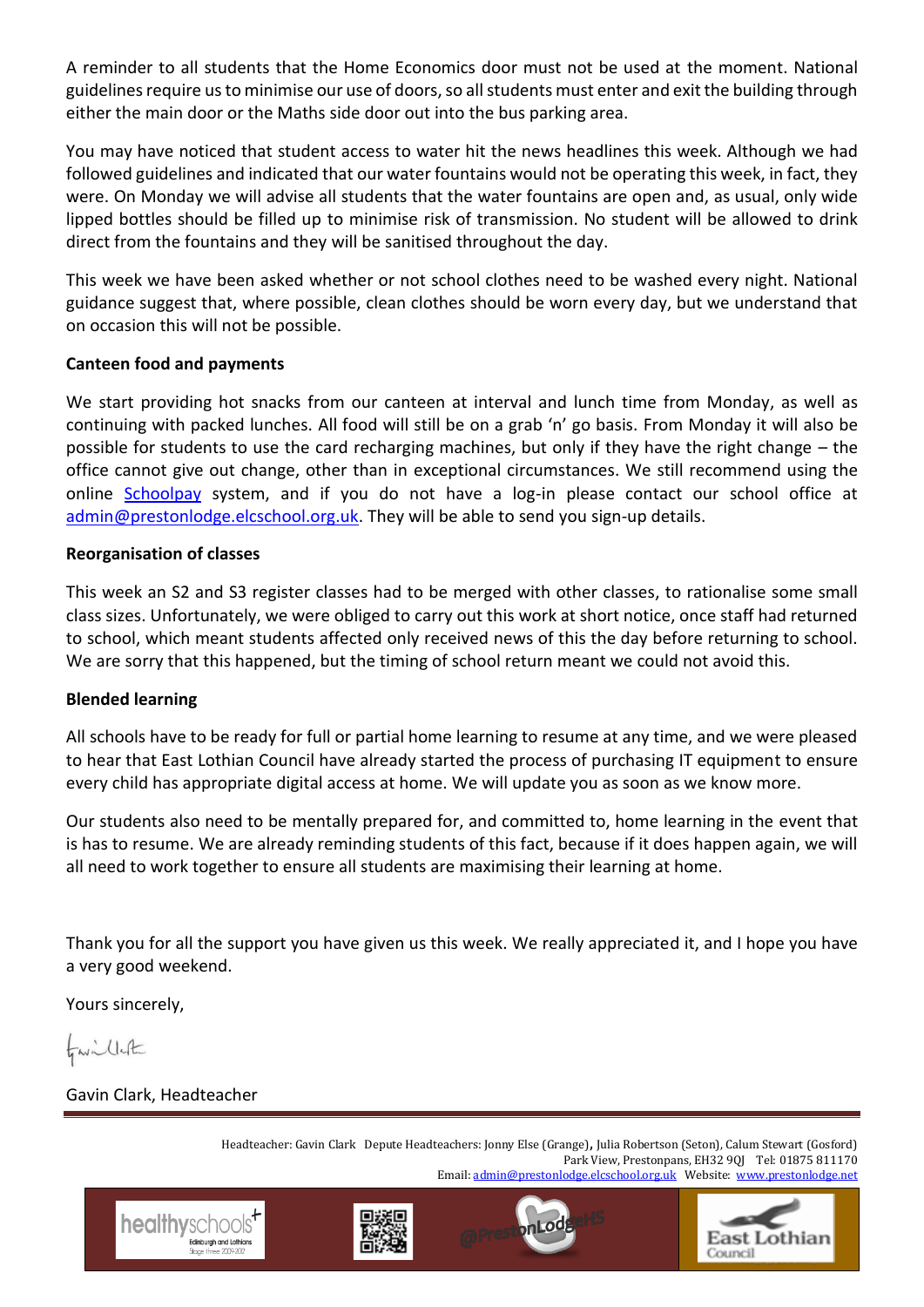# **S1-3 students: 'Schools Of' programme**

Now that we have returned the organisation and allocation of students to the 'Schools Of' programmes is underway. Over the next two weeks students will find out about the opportunities on offer, and make their choices. Until choices are finalised students will take part in stand-alone lessons.

S3 Schools will be coursed first, with students making their choices from the options below next Tuesday. Students will learn about the content of each School in class, and be asked to rank them from 1 to 6, either in class, or at home that evening after discussion with parents and carers.

The deadline for choices will be 9.00am on Wednesday, to allow us to allocate students to each School in time for them to start the following week. Spaces are limited in each S3 School and students will be signing up to that School for the year.

We will do our best to give students the School that they most want, but because places are limited, we cannot guarantee that they will get their first choice. Students will then receive a double period of their preferred School every Tuesday periods 4 and 5.

| <b>S3 Schools Of</b>   |                                      |                         |
|------------------------|--------------------------------------|-------------------------|
| <b>Curricular Area</b> | <b>School Name</b>                   | <b>Number of spaces</b> |
| Languages              | School of Film                       | 10                      |
| Health & Wellbeing     | School of Healthy Living             | 30                      |
|                        | <b>School of Creative Baking</b>     | 60                      |
| Science                | <b>School of Aspiring Scientists</b> | 40                      |
| <b>Expressive Arts</b> | <b>School of Arts and Crafts</b>     | 40                      |
|                        | School of Drama                      | 20                      |

S1 and S2 will choose their Schools Of the following week, with more information on the programmes available to follow next Friday.

## **S4-6 students: Re-coursing**

healthysc

Re-coursing is going well, but it is clear – as we expected – that the process will take longer than usual this year due to covid-19 measures. Our usual Course Change form has been replaced by one that does not require a teacher or parent/carer signature, to reduce the number of people handling the same piece of paper. As usual, students and parents/carers should discuss any course changes being made, but to ensure families are properly in the loop we will email each student's new timetable to parents/carers once the bulk of re-coursing has taken place. This may be towards the end of next week.

> Headteacher: Gavin Clark Depute Headteachers: Jonny Else (Grange), Julia Robertson (Seton), Calum Stewart (Gosford) Park View, Prestonpans, EH32 9QJ Tel: 01875 811170 Email[: admin@prestonlodge.elcschool.org.uk](mailto:admin@prestonlodge.elcschool.org.uk) Website: [www.prestonlodge.net](http://www.prestonlodge.net/)